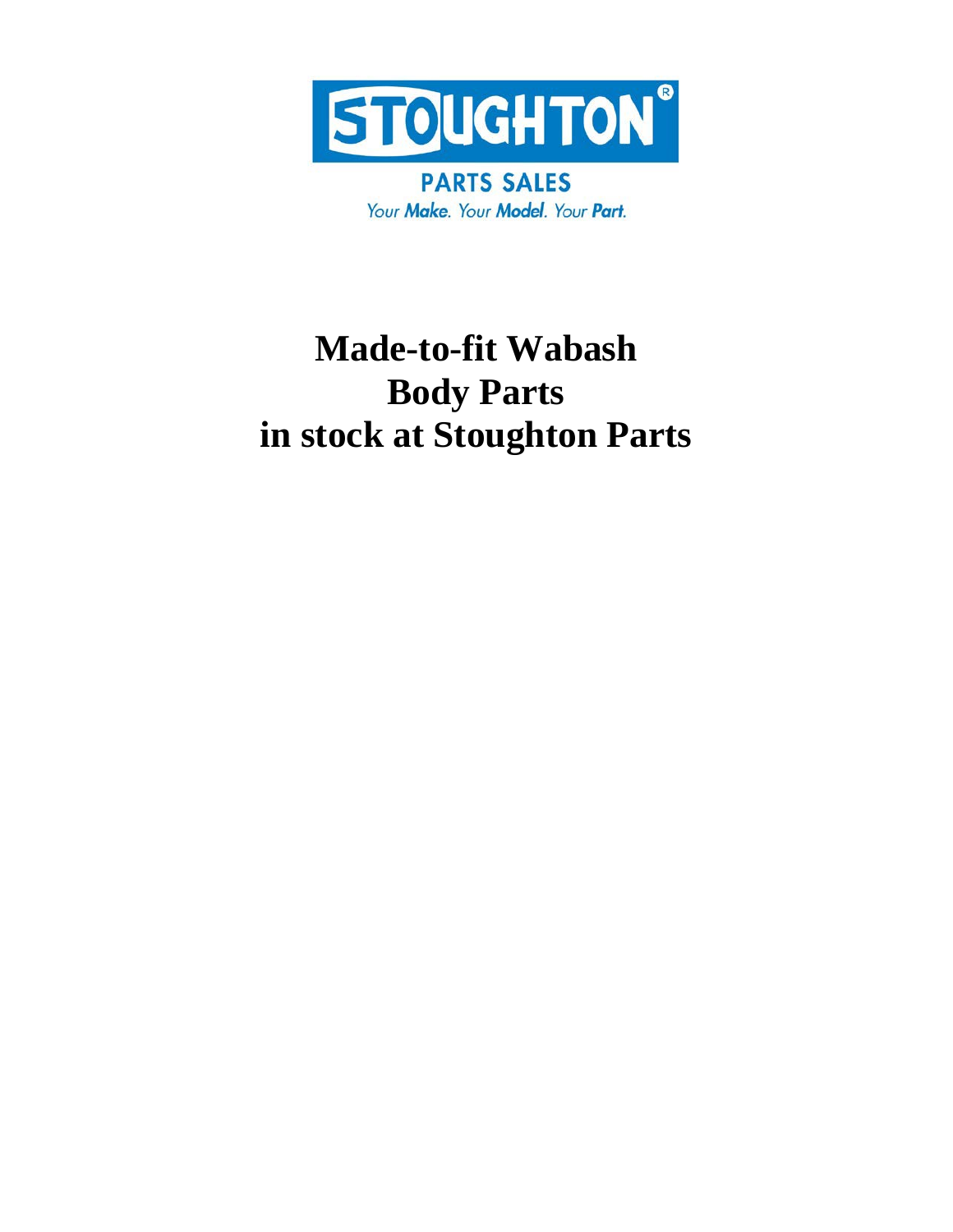

### **Corner Caps & Corner Radius**

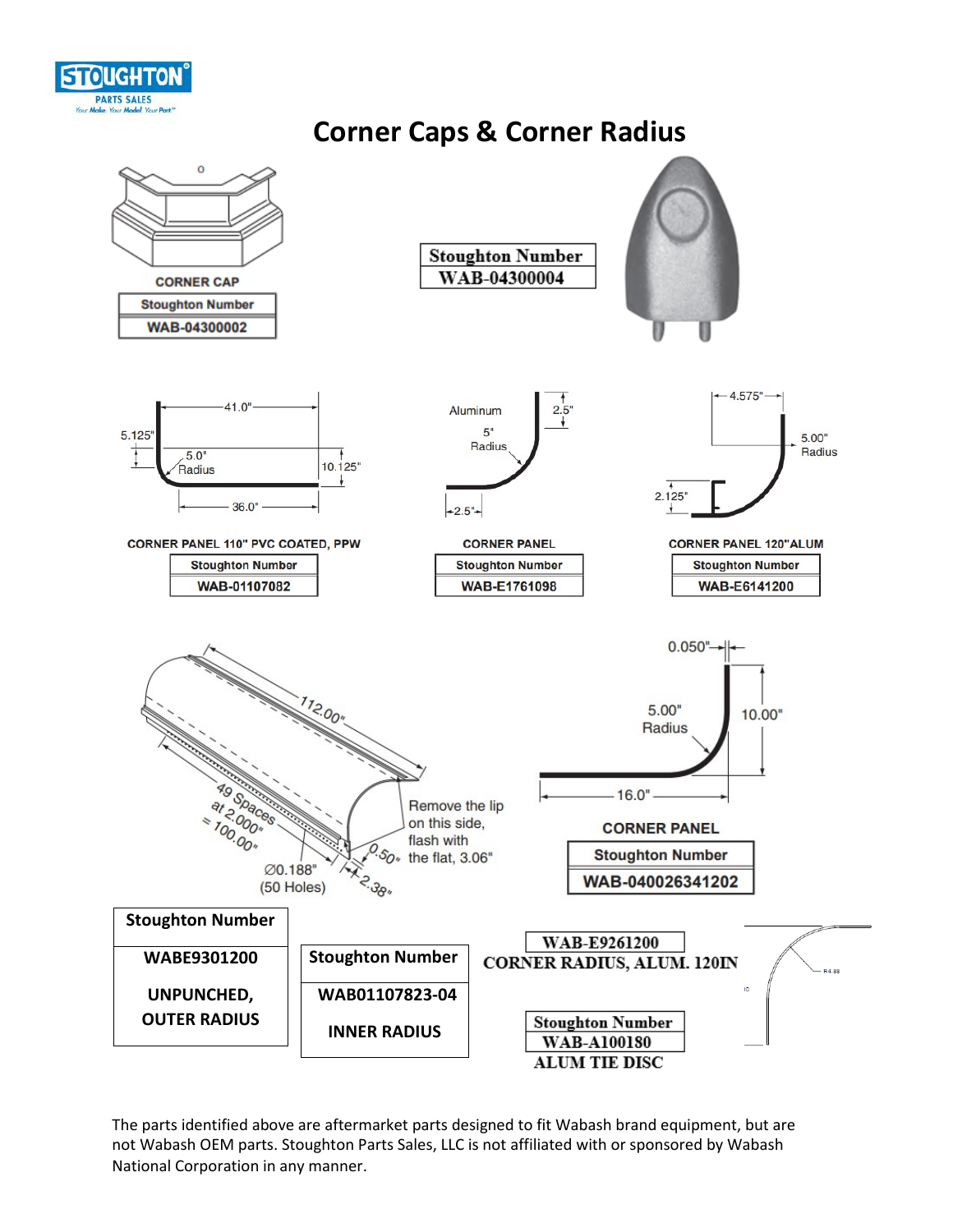

### **Hinges, J-Molding, Roof Bows**

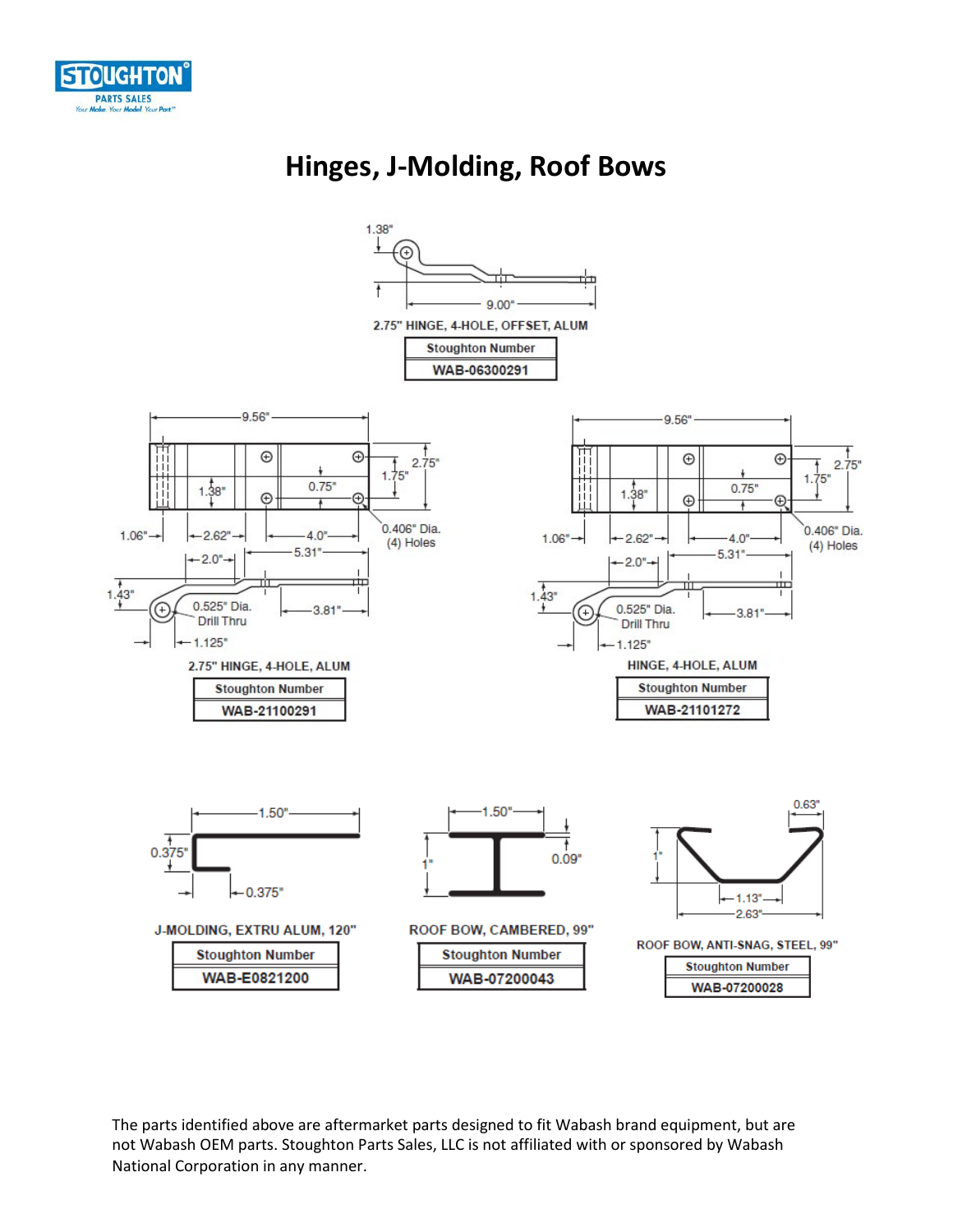

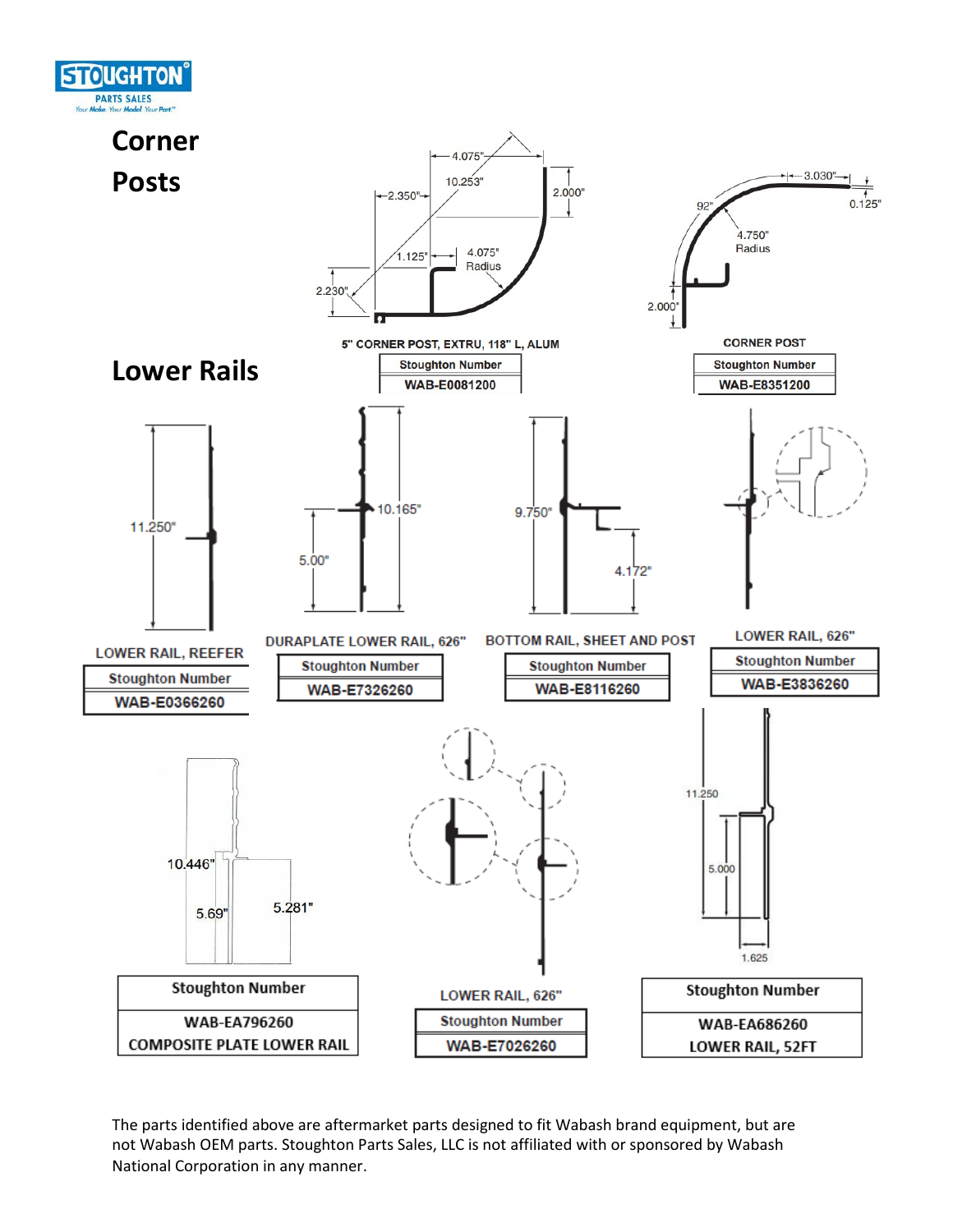

**Nose Posts, Nose Rails & Trailer Headers**

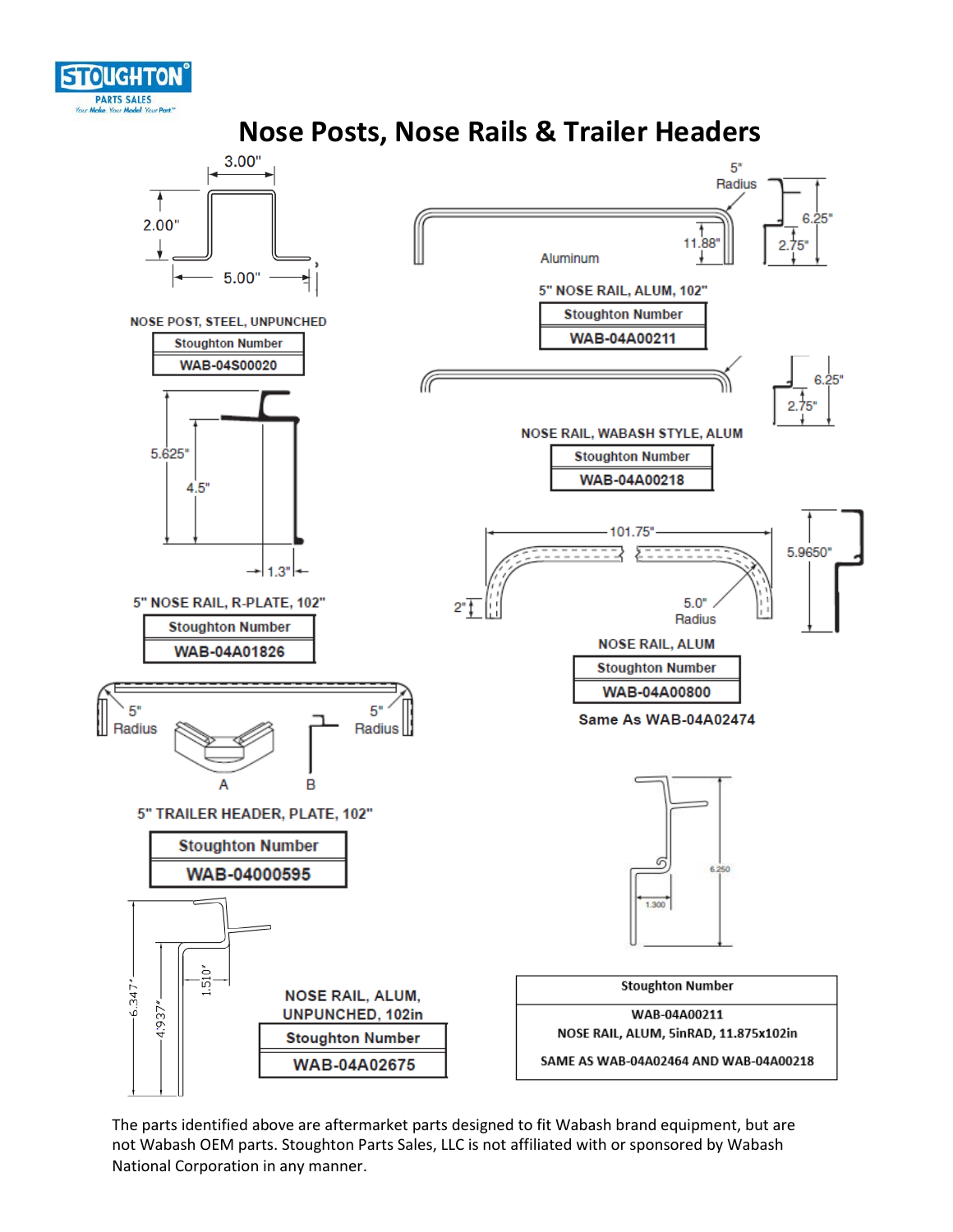



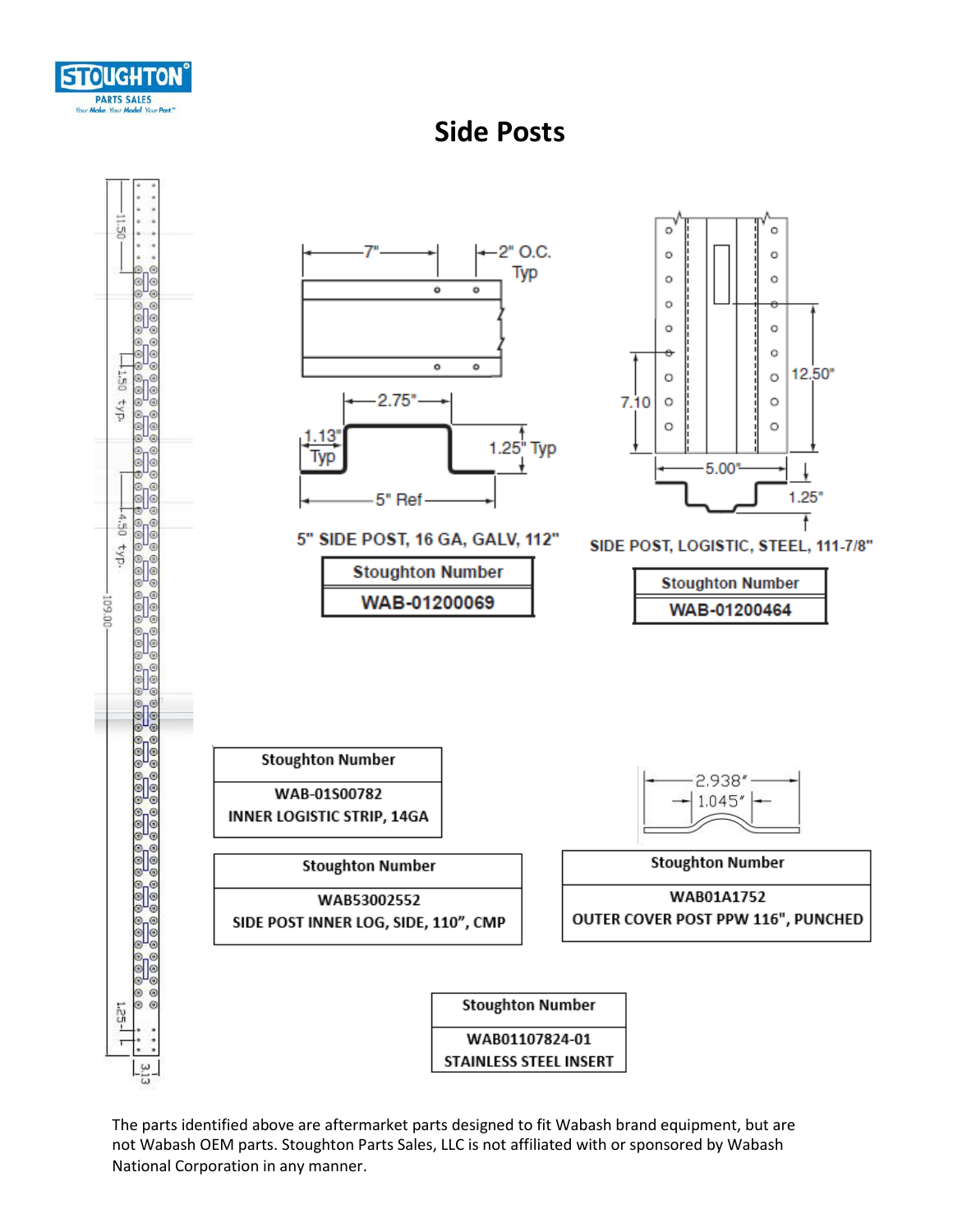



#### **Upper Rails & Side Panels**

The parts identified above are aftermarket parts designed to fit Wabash brand equipment, but are not Wabash OEM parts. Stoughton Parts Sales, LLC is not affiliated with or sponsored by Wabash National Corporation in any manner.

WAB-01S00636

**Stoughton Number** 

**WAB-01 C 00059** 

COVER, 2.94X116"

**LOGISTIC POST, INNER**